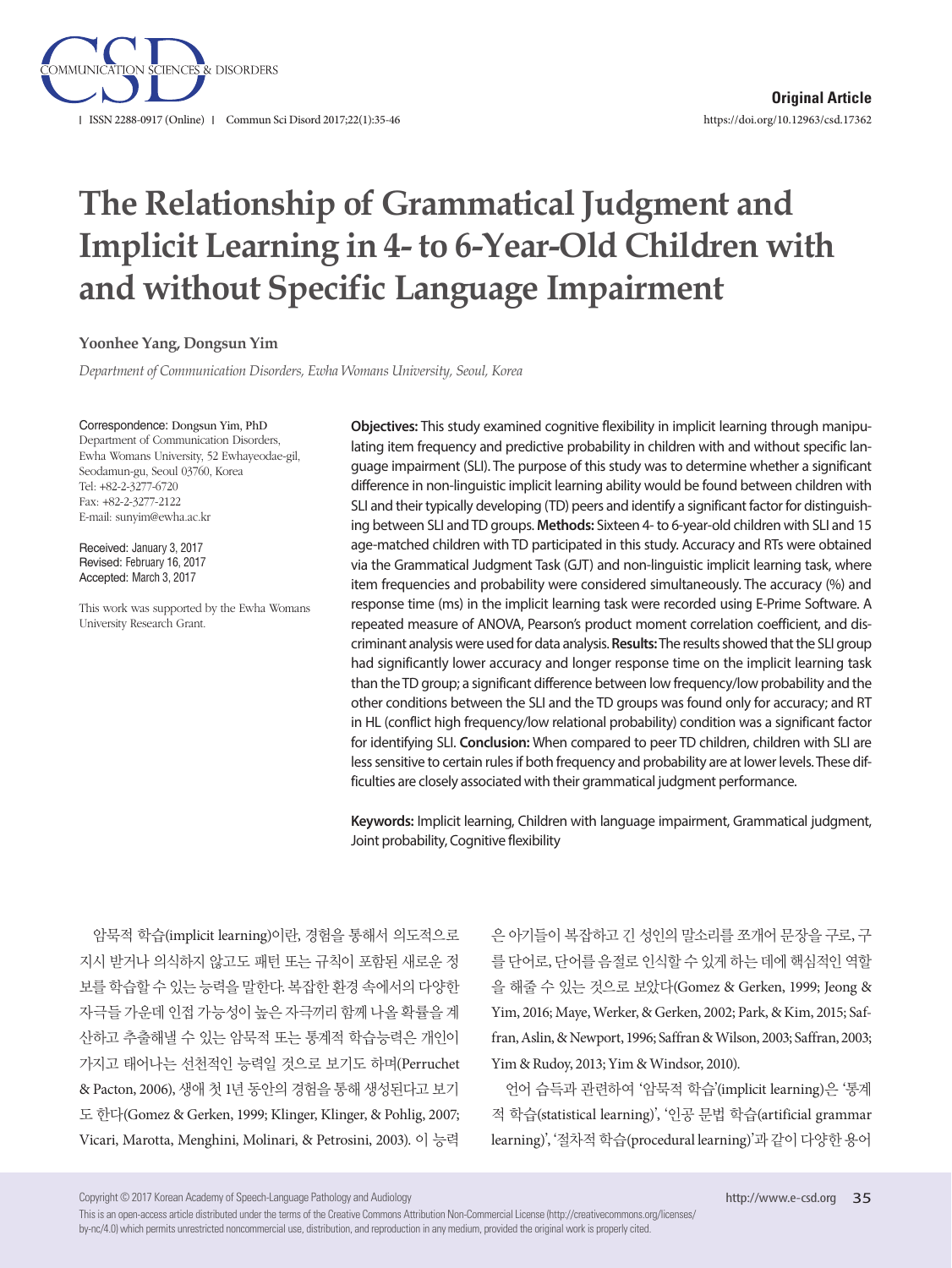

로도 불리며, 최근 이러한 표현들은 환경 속 다양한 자극들의 인접 성과 규칙성을 찾아내어 적절하게 부호화하여 유용한 정보들을 효 율적으로 학습할 수 있는지에 주목하고 있다(Evans, Saffran, & Robe-Torres, 2009; Fitch & Friederici, 2012; Gomez & Gerken, 1999; Lum, Conti-Ramsden, Morgan, & Ullman, 2014; Saffran et al., 1996; Saffran, 2003; Tomblin, Mainela-Arnold, & Zhang, 2007). 암묵적 또는 통계적 학습은 언어 처리(language processing), 음소배열 패 턴 습득(Saffran, Newport, Aslin, Tunick, & Barrueco, 1997), 말소 리에서의 어휘 경계 발견(Evans et al., 2009), 문법 능력(Ullman, 2004)을 포함한 다양한 언어 및 언어학습 능력과 밀접하게 연결될 수 있다. 그 중에서도 문법 능력은 '절차적 학습' 이라는 암묵적 기 억의 한 유형에 의해 처리되는 언어적 규칙 학습으로, 특히 단순언 어장애 아동의 언어적인 결함뿐만 아니라 처리속도와 같은 비언어 적 처리 결함을 모두 설명하기 위한 가설로 Ullman과 Pierpont (2005)는 절차적 결함 가설(Procedural Deficit Hypothesis, PDH) 을제시하였다.

절차 기억 시스템(procedural memory system)은 단순언어장애 아동의 주요한 어려움인 언어 영역에서 나타나는 문법 결함뿐 아니 라 운동 및 인지 기술, 작업기억 과제 수행 전반에서도 어려움을 보 인다는 것을 증명해주는 뇌의 시스템을 말한다(Lum et al., 2014; Tomblin et al., 2007; Ullman & Pierpont, 2005). 절차적 기억은 새 로운 순서를 일반화하고 학습하는 것을 돕는데, 학습 시 의식적으 로 접근하지 않기 때문에 '암묵적 기억 시스템'이라고도 불린다. 즉, 이 시스템을 통해 특히 연속적 또는 추상적인 새로운 규칙을 배울 수 있으므로 언어에서는 특히 문법적 측면과 긴밀한 연관성이 있으 며, 복잡한 형태론 및 구문 구조를 저장하는 것뿐만 아니라 작업기 억(working memory), 빠른 속도로 처리될 것이 요구되는 일시적 처리(temporal processing)도 절차적 시스템(procedural system)과 긴밀한 연관성을 보이는 것으로 보고되고 있다(Gabriel, Stefaniak, Maillart, Schmitz, & Meulemans, 2012; Ullman & Pierpont, 2005). Ullman (2004)에 따르면, 절차적 기억으로 학습하는 것은 의미 또 는 어휘적 지식을 담당하는 서술적 기억으로 학습하는 것보다 속 도는 느리지만 한 번 습득되면 그 기술을 빠르게 실행할 수 있다고 하였다. 특히 단순언어장애 아동은 '순서'와 관련된 운동기술에서 의 어려움이 존재하며(Zelaznik & Goffman, 2010), 서술적 기억보 다 상대적으로 절차적 기억에서의 결함이 두드러진다는 보고도 있 었다(Lum & Bleses, 2012; Lum & Conti-Ramsden, 2013). 선행연 구를 통해 단순언어장애 아동은 일반 아동에 비해 특히 구문적 지 식과 관련된 조사처리 영역에서 더욱 어려움을 보이며, 문법형태소 는 명사나 동사와 같은 내용어에 비해 내포하는 정보가 적고, 기능

적인 역할을 수행하므로 언어발달지연 아동들에게 특히 어려운 요 소로 알려져 있다(Kamhi & Koening, 1985; Yim, Yang, Jo, Lee, & Seong, 2015). 이 경우 잔존하는 서술적 기억이 절차적 기억이 담당 하는문법규칙을보완할수있다고보았다(Bishop, 2002; Hill, 2001; Lum, Conti-Ramsden, Page, & Ullman, 2012). 그러나, 단순언어장 애 아동들의 언어에서의 결함은 문법에 한정적이기보다는 음운, 의 미, 어휘에 걸쳐 전반적으로 다양하게 나타나며, 특히 '어휘'에서의 결함을 보이는 단순언어장애 아동의 경우에는 절차적 기억 시스템 의 결함을 보상해줄 수 있는 서술적 기억 시스템에서의 상대적인 강점이 존재한다고 보기 어렵다. 따라서, 어휘 결함이 두드러지는 단순언어장애 아동의 경우 역시 절차적 기억 및 암묵적 학습 과제 수행에서어려움을보일가능성이매우높다고볼수있다.

단순언어장애 아동들의 암묵적 학습능력을 다룬 선행연구에 의 하면, 암묵적 학습에서의 어려움은 언어적 정보를 접할 때뿐만 아 니라 비언어적인 정보를 학습할 때에도 나타날 수 있어 이들의 결 함이 보다 전반적인 정보처리 영역에 걸쳐서 나타날 수 있음을 추 론해볼 수 있다(Conway, Pisoni, Anaya, Karpicke, & Henning, 2011; Desmottes, Meulemans, & Maillart, 2016; Lukács & Kemény, 2014; Yim & Windsor, 2010). 특히 선행연구에서는 정보를 제시 하는 방법을 시각 또는 청각으로 달리하거나(Conway & Christiansen, 2005, 2009; Saffran, 2003; Yim & Rudoy, 2013), 순차적 또는 동시적으로 제시해봄으로써(Conway & Christiansen, 2005) 비언 어적인 정보로 구성된 자극을 암묵적으로 학습하는 능력이 언어 능력을 유의하게 예측해줄 수 있는지를 세부적으로 확인하고자 하 였다. Conway와 Christiansen (2005)의 연구에서는 자극을 '동시 적'으로 제시할 때 청각 암묵적 학습에 비해 시각 암묵적 학습 수행 이 더 나았던 반면, 자극을 '순차적'으로 제시할 때 시각 암묵적 학 습 수행에 비해 청각 암묵적 학습 수행이 더 나았음을 입증하였다. Lukács와 Kemény (2014)는 단순언어장애 아동들의 '순차적 암묵 적 학습' 능력이 특정 영역에서가 아닌 전반적인 정보처리 영역에 서나타나는결함인것으로보았다.

한편, 목표자극 및 규칙에 대한 민감성과 학습된 규칙이 위반될 때 행동을 조절하는 인지적 유연성은 환경과 효율적으로 상호작용 하는 데에 핵심적인 역할을 한다(Amso & Davidow, 2012). 환경적 인 통제에 의한 암묵적 학습의 발달은 자극의 빈도뿐만 아니라 자 극 간 관계와 확률에 대한 암묵적인 인식 모두의 영향을 받아 이루 어진다. 단순히 빈도가 적은 목표자극을 마주했을 때보다 예측이 되지 않는 정보들을 직면했을 때 행동을 조절하는 것은 더욱 어렵 기 때문이다. 기존의 암묵적 학습능력을 측정하는 연구 과제들이 자극의 제시방법이 청각 또는 시각적인지, 동시적 또는 순차적인지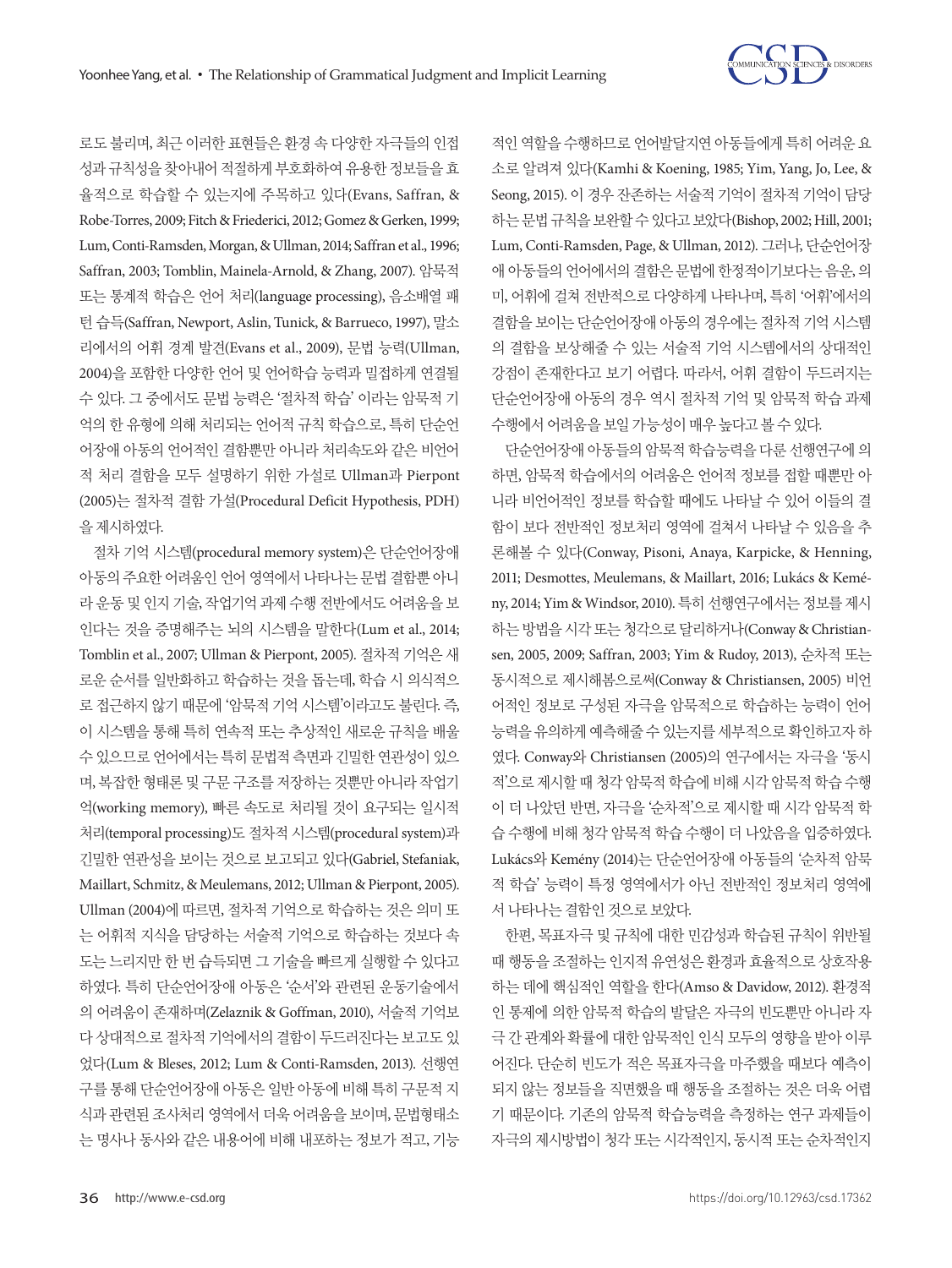에 주목했지만, 제시되는 자극의 빈도를 고려함과 동시에 목표자 극과 그 앞의 단서의 인접하는 확률을 동시에 조작해봄으로써 각 조건에 따른 암묵적 학습능력이 다른 양상으로 나타날 수 있는지 살펴볼 필요가 있다. 여기서 '단서-목표자극의 조합확률'이란, '어 떤 목표자극이 특정 단서의 뒤에 인접하여 나올 확률'을 의미한다. 목표자극의 출현 빈도와 조건-목표자극의 조합확률이 모두 높은 조건에서 높은 수행을 보인 아동은 그렇지 않은 아동에 비해 과제 내 규칙에 보다 민감한 것으로 추론해볼 수 있다. 또한, 목표자극의 출현 빈도는 동일하게 높게 유지되면서 조건-목표자극의 조합확률 은 낮은 갈등조건에서 높은 수행을 보이는 아동은 인지적으로 높 은 유연성을 지닐 가능성이 높다. 이때 목표자극이 언어적인 자극 이 아닐 지라도 규칙에 대한 민감성을 지닌 아동은 언어 내 규칙인 '문법'의 세부 규칙을 탐지하는 데에도 보다 세심할 수 있다. 따라서 본 연구의 암묵적 학습 과제 제작 시 목표자극은 비언어자극인 시 각적 자료를 활용하였으며, 단서-목표단어의 조합확률과 목표단어 의 빈도와 함께 고려하여 목표단어의 높은 빈도 및 단서-목표단어 의 높은 조합확률(HH), 목표단어의 높은 빈도 및 단서-목표단어 의 낮은 갈등조합확률(LH), 목표단어의 낮은 빈도 및 단서-목표단 어의낮은조합확률(LL)로과제조건을세분화하였다.

전통적인 절차적 운동학습의 한 유형인 연속 반응시간 과제(Serial Reaction Time task, SRT; originally by Nissen & Bullemer, 1987) 는 절차적 기억 능력을 확인할 수 있는 대표적인 과제로, 대상 아동 들이 화면에서 3-4개의 위치에서 나타나는 시각적(비언어적) 자극 에 반응하도록 고안되었으며, 정확도뿐만 아니라 반응속도를 측정 할 수 있다는 장점을 지닌다. 이 과제를 통해 학습효과는 의식하지 않아도 증가할 수 있음을 볼 수 있다(Jiménez, 2008). 대상 아동들 은 사전지식이 필요 없이 순차적으로 반복되는 규칙에 따라 빠르 게 규칙에 반응하여 버튼을 누르게 된다. 무작위로 제시되는 자극 에 대한 반응에 비해 규칙이 반복되는 노출 빈도가 증가할수록 반 응속도는 빨라지게 되는데 이는 곧 학습이 이루어졌다는 증거가 될 수 있다(Cohen, Ivry, & Keele, 1990; Curran & Keele, 1993; Nissen & Bullemer, 1987). 즉, 학습이 된 이후부터는 다음 자극이 어디 에서 나타날 것인지 기대하면서 학습하게 된다. 예상했던 대로 다 음 자극이 나오게 되면 자신이 통계적으로 수립한 규칙에 더욱 의 존하게 되고, 그것이 보다 효율적인 학습으로 이끌어줄 수 있다. 연 속 반응시간 과제는 시각적인 과제로, 두드러진 언어 사용을 요구 하지는 않기 때문에 아이들의 언어 수준이 이 과제를 수행하는 데 에 직접적인 영향을 주지 않을 것을 가정한다. 즉, 연속 반응시간 과 제와 같은 시각적 과제에서는 청각 및 음운정보 처리에 대한 요구 가 배제된다. 그럼에도 불구하고, 단순언어장애 아동이 이 과제수

행 하에서도 일반 아동보다 패턴 학습에 부족함을 보인다면, 이들 의 결함이란 단순히 말소리를 듣고 처리하는 언어적, 청각적 지각 에서의 어려움 때문만이 아닌 청각 및 시각영역 전반에 걸친 제한 인 것으로 설명될 수 있을 것이다(Archibald & Gathercole, 2007; Miller, Kail, Leonard, & Tomblin, 2001; Schul, Stiles, Wulfeck, & Townsend, 2014; Ullman & Pierpont, 2005). 그러므로, 언어와 문 법에서 부족함을 보이는 것이 비언어적 순서 규칙을 학습하는 것 과 직접적으로 관련이 있다면, 언어와 문법 학습과 관련된 인지구 조는 '전반적인' 순서적 패턴을 학습하는 것과 밀접한 상관관계를 가지는것으로볼수있다(Tomblin et al., 2007).

연속적 패턴을 학습하는 것이 단순언어장애, 언어발달지체 그리 고 난독증 아동들에게 불가능한 것만은 아니다. 이 아동들 역시 연 속적 패턴을 학습할 수 있는데, 상대적으로 일반 아동들에 비해 학 습이 이루어지기까지 더 많은 기회와 시간이 필요할 뿐이다. 특히, 과제 전반의 수행을 관장하는 특정 규칙에 대한 민감도가 부족하 므로 이들의 효율적인 학습을 위해서는 더 많은 기회와 두드러진 (salient) 규칙 패턴을 제공하는 것이 필요하다. 그러나 만약, 이 아 동들에 대해 단지 아주 단순한 규칙 및 패턴을 학습할 때에는 또래 일반 아동과 유의한 차이를 보이지 않고, 상대적으로 더욱 복잡한 난이도에서의 절차적 정보 학습 시 특히 어려움을 보인다고 가정한 다면, 이들의 세부적인 어려움과 요구를 확인하기 위해 단순히 목 표자극에 대한 발생 빈도만을 조절해주기보다는 운동 또는 인지적 요구를 충분히 요구하는 복합 과제를 사용하거나 서로 다른 위치 에서 발생하는 다양한 목표자극과 환경적 단서의 관계까지 고려하 여 살펴봐야 한다는 필요성이 제기된다(Gabriel et al., 2012). Gabriel 등(2012)의 연구에서도 키보드가 아닌 터치 스크린 방식으로 과제의 운동 및 인지적 요구를 축소시켰더니 단순언어장애 아동과 또래 일반 아동의 차이는 유의하지 않았다. 또한, 시공간적 연속 반 응시간과제를통해정확도와반응시간을함께측정한 Lum 등(2012) 의 연구에서 단순언어장애 아동은 또래 일반 아동과 비교하여 '정 확도'에서는 유의미한 차이를 보이지 않았지만, '반응속도' 측면에 서 살펴봤을 때는 일반 아동이 절차에 대한 효율적 학습이 가능하 기 때문에 반응속도가 짧아진 반면, 단순언어장애 아동은 절차적 학습상의 효율성이 부족하여 반응속도가 길어져 그룹 간 유의한 차이가 나타났다. 이 연구를 통해 절차 및 암묵적 학습을 보다 심층 적으로살펴보기위해서는정확도뿐만아니라반응속도도함께살 펴보는것이중요함을알수있다.

따라서 본 연구에서는 빈도와 더불어 단서-목표자극 조합의 확 률을 조정함에 따라 단순언어장애 및 또래 일반 아동의 암묵적 학 습 과제 수행의 패턴이 다르게 나타나는지를 살펴본다면, 각각의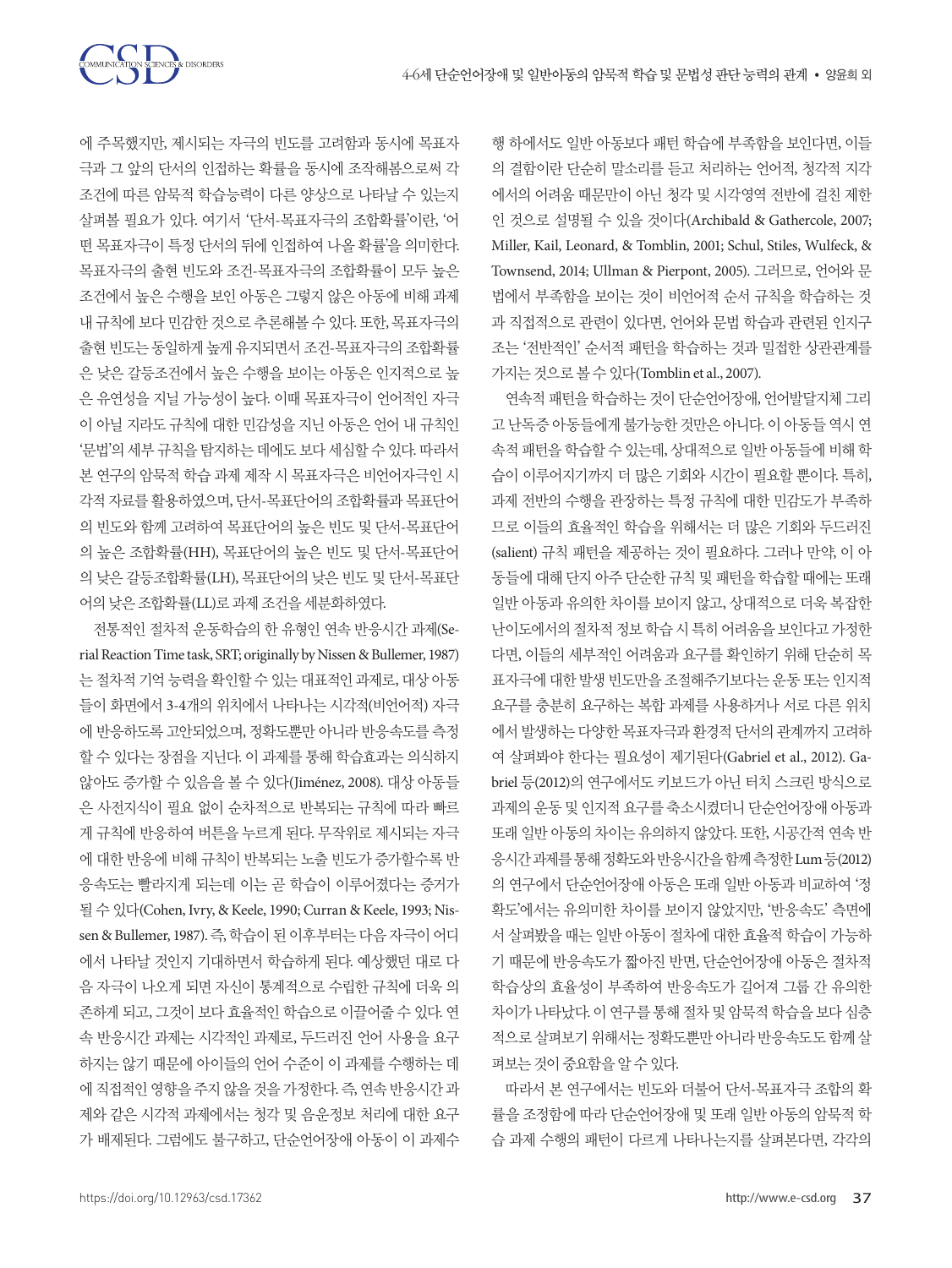

집단에서 목표자극 및 규칙 민감성과 인지적 유연성이 암묵적 학 습 수행능력에 각각 어떻게 기여하고 함께 작용하는지에 대한 고찰 이 가능하기에 이에 대해 살펴보고자 한다. 또한, 이러한 암묵적 학 습 수행능력이 각 집단의 문법성 판단 과제 수행능력과 어떤 상관 관계를 가지고 있고 그룹에 따라 다른 상관관계가 나타나는지, 암 묵적 학습 수행능력은 문법성 판단 과제를 예측해줄 수 있는지, 그 리고 단순언어장애 유무를 가장 잘 판별해주는 암묵적 학습 과제 의조건은무엇인지살펴보고자한다.

연구질문은다음과같다.

- 1) 목표자극의 빈도와 단서-목표자극의 조합확률에 따라 암묵 적 학습의 수행은 달라지는가? 암묵적 학습 과제의 수행에서 빈도가 적은 목표자극을 마주했을 때보다, 단서-목표자극의 조합확률이 낮을 때 정확도 및 반응속도 각각의 측면에서 모 두어려움을보이는가?
- 2) 단순언어장애 및 일반 아동 집단 각각에서 암묵적 학습 과제 는 언어과제(문법성 판단)와 통계적으로 유의한 상관관계를 보이는가?
- 3) 단순언어장애 유무를 가장 잘 판별해줄 수 있는 암묵적 학습 과제의 조건은 무엇이가?

## 연구 방법

## 연구 대상

본 연구는 만 4-6세의 단순언어장애 아동 16명, 그리고 생활연령 을 ±3개월범위 내로 일치시킨 일반아동 15명, 총 31명을 대상으로 하였다. 참여는모두부모의동의하에이루어졌다.

본 연구에 참여한 단순언어장애 아동은 (1) 초등학교 및 유치원 담임교사 및 주양육자에 의해 인지, 신체능력이 정상 범주에 속하 나 언어발달에 어려움이 있는 것으로 보고되고, (2) 카우프만 아동 용 지능검사(Korean Kaufman Assessment Battery for Children, K-ABC; Moon & Byun, 2003)의 비언어성 지능지수가 85점(-1 SD) 이상이며, (3) 수용 및 표현어휘력검사(Receptive and Expressive Vocabulary Test, REVT; Kim, Hong, Kim, Jang, & Lee, 2009) 결과 수용 및 표현어휘력 점수 모두 자신의 생활연령 기준에서 -2 SD 미 만이며, (4) 정서, 행동, 감각(시각및청각), 사회적상호작용등의 문 제가 없고, 기타 신경학적 결함의 이력이 없는 아동으로 선정하였다.

본 연구에 참여한 일반아동은 (1) 아동의 주양육자 또는 초등학 교 및 유치원 담임교사에 의해 언어, 인지 및 신체능력이 정상 범주 에 속하는것으로보고되고, (2) 카우프만아동용지능검사(K-ABC; Moon & Byun, 2003)의 비언어성 지능지수가 85점(-1 SD) 이상이 며, (3) 수용 및 표현어휘력검사(REVT; Kim et al., 2009) 결과 수용 및 표현어휘력 점수가 모두 정상 범주(-1 SD 이상)에 속하며, (4) 정 서, 행동, 감각(시각 및 청각), 사회적 상호작용 등의 문제가 없고, 기 타신경학적결함의이력이없는아동으로선정하였다.

단순언어장애 아동 집단의 평균 생활연령은 69.3 (SD=6.18)개 월, 또래일반아동집단의생활연령은 68.9 (SD=11.84)개월이었다. 단순언어장애아동 집단의 비언어성 지능 평균은 101.8 (SD=11.21) 점이고, 일반아동들집단의비언어성지능평균은 108.3 (SD=12.13) 점이었다. 또한, 단순언어장애아동집단의수용어휘력은 46.1 (SD= 7.89)점, 일반 아동 집단의 수용어휘력은 72.3 (SD=18.14)이고, 단 순언어장애 아동 집단의 표현어휘력은 54.1 (SD=8.55)점, 일반 아 동집단의표현어휘력은 77.7 (SD=12.16)점이었다.

두 집단의 통제가 잘 이루어졌는지 확인하기 위해 일원분산분석 (one-way ANOVA)을 실시한 결과, 연령 및 비언어성 지능에 통계 적으로 유의한 차이가 없었고(*p*>.05), 수용어휘력(*F*(1,30) =27.69, *p*<.001) 및 표현어휘력(*F*(1,30)=39.74, *p*<.001)에 대한 집단 간 차이 가 통계적으로 유의하게 나타났다. 두 집단 아동들의 생활연령, 비 언어성 지능, 수용 및 표현 어휘력 점수의 평균 및 표준편차는 Table 1에 제시하였다.

## 연구 도구

본 연구에서는 만 4-6세의 단순언어장애 아동 및 또래 일반 아 동들의 암묵적 학습능력을 빈도 및 단서-목표자극의 조합확률의 조정에 따라 다각도로 분석해보기 위해 빈도 및 조합확률 조건을 high/high, high/low, low/low의 3가지로 나누어 제작한 암묵적 학 습 과제 수행의 집단 간 차이를 살펴보고, 이 암묵적 학습 과제와 문법성 판단 과제(Grammatical Judgment Task)가 얼마나 유의한 상관관계가 있는지, 단순언어장애 판별에 유용한 암묵적 학습 과 제의 조건은 무엇인지 확인하고자 아래와 같은 연구 과제들을 실시 하였다.

**Table 1.** Participants' characteristics

|                           | $SLI(N=16)$    | $TD (N = 15)$  | F          |
|---------------------------|----------------|----------------|------------|
| Age (mo)                  | 69.31 (6.18)   | 68.87 (11.84)  | .02        |
| Nonverbal IQ <sup>a</sup> | 101.81 (11.21) | 108.27 (12.13) | 2.37       |
| RFVT-R <sup>b</sup>       | 54.06 (8.55)   | 77.73 (12.16)  | $27.69***$ |
| RFVT-F <sup>b</sup>       | 46.13 (7.89)   | 72.27 (18.14)  | $3974***$  |

Values are presented as mean (SD).

SLI= children with specific language impairment; TD = children with typically developing.

<sup>a</sup>Korean Kaufman Assessment Battery for Children (Moon & Byun, 2003), <sup>b</sup>Receptive & Expressive Vocabulary Test (Kim, Hong, Kim, Jang, & Lee, 2010). \*\*\**p* < .001.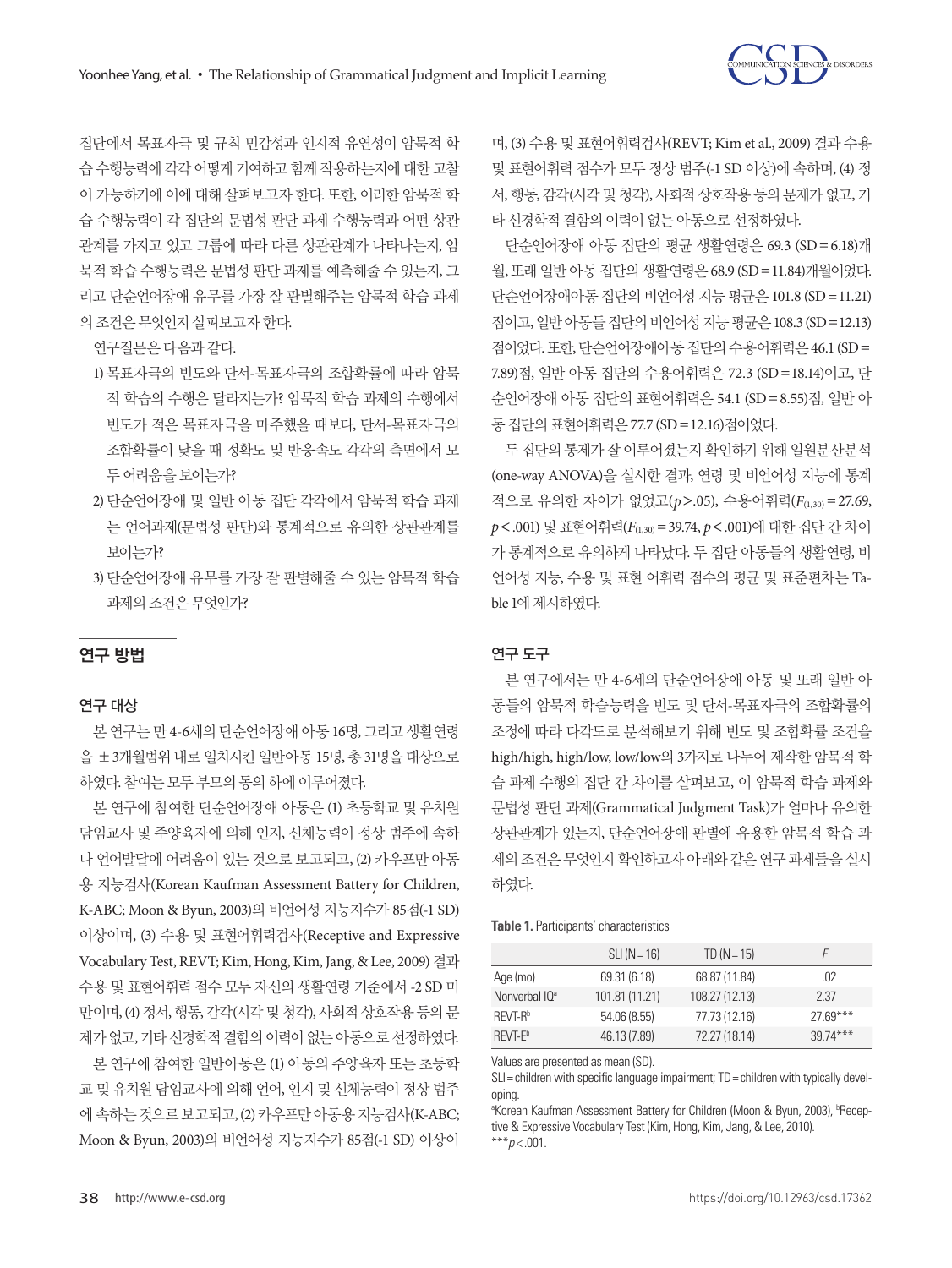

빈도와 조합확률을 고려한 암묵적 학습 과제(Implicit learning considering frequency and joint probability)

본 연구과제는 Amso와 Davidow (2012)의 연구에서 사용된 암 묵적학습과제의아이디어및기본구조를토대로제작되었다.

실험과제의 조건은 총 3가지로, 화면 정중앙에 제시되는 단서 (cue)의 종류는 2가지(거북이, 꽃게)이며 이 단서와 함께 목표자극 (target)인 3가지(노란색, 하늘색, 분홍색 돌고래)와 공간적 위치(오 른쪽, 왼쪽, 위)를 보고 아동은 목표자극(target)인 돌고래를 보면 3 가지 방향키 중 한 가지를 골라 버튼을 눌러야 한다. 각 방향키에는 또한 해당되는 각 색깔 셀로판지가 부착되어 있다. 예를 들어, 노란 색돌고래는항상단서의오른쪽방향키(노란색부착), 하늘색돌고 래는 항상 단서의 왼쪽 방향키(하늘색 부착), 분홍색 돌고래는 항 상 단서의 위(분홍색 부착)에 위치한다. 그러므로 아동이 모니터에 노란색 돌고래가 나타났을 때 오른쪽 버튼을 누르면 정반응, 그 외 버튼을 누르면 오반응이다. 동시에, 목표자극의 출현 빈도도 변화 하는데 이는, 단서와 연결되어서 목표자극이 제시되는 관계와는 독립적으로 이루어진다. 2가지 단서(cue)인 거북이와 꽃게가 제시 되는 확률은 3가지 실험과제 모두에서 50%로 동일하며, 단서-목표 자극이 연속적으로 나타날 확률과 빈도는 의도적으로 조작된다. 예를 들어, 실험과제 1 (HH)에서 단서(cue)인 거북이 다음에 목표 자극(target)인 노란색 돌고래가 올 확률은 75%로 높고, 비 목표자 극(un-target)인 파란색 돌고래가 올 확률은 25%로 낮다. 실험과제 2 (conflict L/H)에서 단서(cue)인 꽃게 다음에 목표자극(target)인 노란색 돌고래가 나올 확률은 25%로 낮고, 비 목표자극(un-target) 인 분홍색 돌고래가 올 확률은 75%로 높다. 실험과제 1과 2 모두에 서 목표자극(target)인 노란색 돌고래는 각각 50%로 비교적 높은 빈도로 출현한다. 한편, 실험과제 3 (L/L)에서 단서(cue)인 거북이 다음에 목표자극(target)인 하늘색 돌고래가 나올 확률은 25%로 낮고, 비 목표자극(un-target)인 분홍색 돌고래가 올 확률은 75%로 높다. 실험과제 3에서 목표자극(target)인 하늘색 돌고래의 출현 빈 도는 12.5로 실험과제 1, 2에서 목표자극의 빈도가 50%인 것과 비 교하여 빈도가 매우 낮다. 각 실험과제 조건 당 100개의 단서-목표 자극 짝이 과제 안에 삽입되어 있다. 이중 분석의 대상이 되는 측정 변수는 3가지 실험과제 내 각각의 목표자극(target)에 대한 정확도 와반응속도로, 비목표자극(un-target)에대한정확도와반응속도 자료는분석의대상이되지않는다.

대상 아동들에게 흰 바탕 화면 중앙에 단서(cue) 그리고 주변에 목표자극(target)이 연속적으로 제시된다. 단서(cue)와 목표자극 (target)의 제시기간은 1,000 ms이며, 자극 간 간격(inter stimulus interval) 또한 1,000 ms이다. 대상 아동들은 컴퓨터 모니터에 나타

나는 목표자극인 돌고래가 제시되면 그 자극을 보고 할 수 있는 한 빠르게 목표자극의 색깔 및 위치가 고려된 3가지 버튼 중 해당하는 버튼을 누를 수 있도록 했다. 연구자가 대상 아동들에게 지시한 구 체적인 과제 설명은 다음과 같다. "OO야, 지금부터 돌고래 잡기 게 임을 할거야. OO이는 돌고래 말고 다른 것이 나오면 누르면 안되 고, 돌고래만 잡을 거야. 노란색 돌고래는 →(노란색), 하늘색 돌고래 는 ←(하늘색), 분홍색 돌고래는 ↑(분홍색)을 눌러서 잡으면 돼. 그 럼 시작해보자!" 모든 아동들은 충분한 연습을 거친 후에 본 실험 과제를 수행하였다. 전반적인 과제에 대한 내용을 Appendix 1에 수 록하였다.

#### 문법성 판단 과제(Grammatical Judgment Task)

본 연구의 문법성 판단 과제는 E-Prim 2.0으로 제작된 것으로, 대상 아동들이 주어진 문장을 듣고 문법적인 형태가 옳은지 또는 그른지를 판단하는 능력을 측정하기 위해 사용하였다. 과제의 문 항은 총 30문항이며 정문 15개, 비문 15개로 구성되어있다. 예를 들 어, '삽으로 땅을 파요'는 정문에 속하며, '가위로 종이에서 잘라요' 는 비문에 속한다. 이처럼 본 연구에서 판단이 요구되는 문법적 요 소는 '조사'이고, 주격 조사는 '-이', '-가'를 사용하였고, 목적격 조 사는 '-을', '-를' 을, 처소격조사는 '-에', 그리고 도구격 조사는 '-로' 를사용하였다.

아동은 컴퓨터 화면에 제시된 그림자극과 그림을 설명하는 음성 이 제시되면 컴퓨터에 붙여진 특정버튼(O, X)를 가능한 빨리 눌러 서 정오판단을 수행하여야 한다. 즉, 아동은 시각적으로 제시되는 그림과 청각적으로 제시되는 문장을 접하고 문장이 적절하다고 생 각되면 O를 누르고, 적절하지 않다고 생각하면 X를 눌러야 하는 것이다. 아동이 반응키를 누르면 곧바로 다음 문항으로 넘어간다. 검사는 조용한 방에서 검사자와 아동 1:1로 랩탑 컴퓨터를 이용하 여 이루어졌으며 5개의 연습문항을 통해 검사자의 지시를 올바로 이해했는지확인한후본문항으로넘어가도록하였다.

#### 자료분석 및 결과처리

본 연구에서 사용된 과제들은 모두 정반응 1점, 오반응은 0점으 로 계산되었으며, 암묵적 학습 과제 및 문법성 판단 과제의 정반응 률은 백분율(%)로 산출하였다. 암묵적 학습 과제의 반응속도는 E-Prime 2.0을 통해 자동으로 기록되도록 하였으며, 반응시간의 계 산은 오직 아동이 정반응한 시간만을 포함하여 평균을 구했다. 단, 아동의 반응시간이 100 ms 미만으로 과제 수행을 위해 충분하지 않다고 판단될 경우 제외하였으며, 특히 아동의 반응이 평균에서 ±2 SD 바깥으로 벗어날 경우 가외치(outlier)로 간주하여 제외하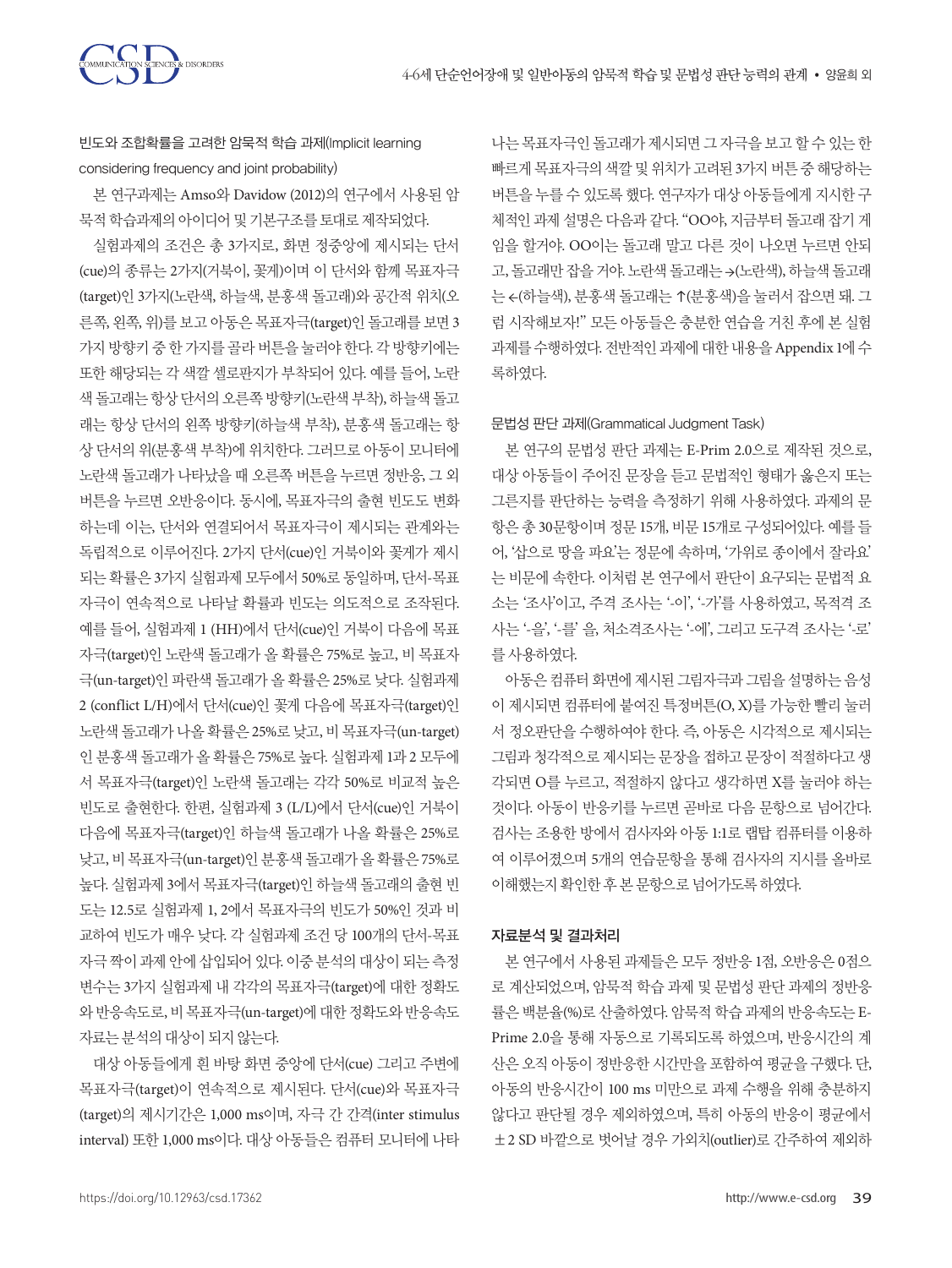

## 였다(Kail, 1994).

본 연구의 모든 통계적 분석은 SPSS ver. 19 (SPSS Inc., Chicago, IL, USA)를 사용하였다. 결과분석은 빈도 및 조합확률에 따른 집 단 간 암묵적 학습 과제 수행의 차이를 알아보기 위해 집단(2)×과 제 내 조건(3)을 독립변인으로 하는 반복측정 이원분산분석(repeated two-way ANOVA)을 실시하였다. 또한, 각 집단의 암묵적 학습능력과 문법성 판단 과제 간 상관관계를 알아보기 위해 Pearson의 적률상관계수(Pearson's product-moment correlation coefficient)를 산출하였으며, 빈도 및 조합확률을 변화시킨 암묵적 학 습 과제의 각 조건 중 단순언어장애 판별을 위한 가장 강력한 요인 은 무엇인지 알아보고자 판별분석(discriminant analysis)을 실시 하였다.

## 연구 결과

## 두 집단 간 빈도 및 조합확률에 따른 암묵적 학습 과제 수행의 정확도 및 반응속도

반복측정 이원분산분석 결과, 암묵적 학습 과제에서 단순언어 장애 아동 집단은 또래 일반 아동 집단의 수행보다 통계적으로 유 의하게 낮은 정확도를 보였다(*F*(1,29)=4.459, *p*<.05). 조건에따른 암 묵적 학습 수행 또한 통계적으로 유의하였다(*F*(2,58)=7.467, *p*<.01). 이에 따라, Bonferroni 사후분석을 실시한 결과, 빈도 및 조합확률 이 둘 다 낮은 조건(Low/Low)은 둘 다 높은 조건(High/High) 및 갈등조건(Low/High)과 비교했을 때 통계적으로 유의하게 낮은 수 행을 보였다(*p*<.05). 집단 및 조건의 상호작용 효과는 나타나지 않 았다(*F*(2,58)=.626, *p*>.05). 이에대한결과를 Figure 1에제시하였다. 단순언어장애 아동 집단과 또래 일반 아동 집단의 빈도 및 조합



**Figure 1.** Accuracy of implicit learning for each group and condition. High/ High= high relational probability/high frequency; Low/High= conflict low relational probability/high frequency; Low/Low = low relational probability/low frequency; SLI = children with specific language impairment; TD = children with typically developing. \**p* < .05.

확률 조건에 따른 과제수행의 반응속도 결과를 살펴보면, 단순언 어장애 아동 집단은 또래 일반 아동 집단의 수행과 비교했을 때 통 계적으로 유의하게 느린 반응속도를 보였다(*F*(1,29)=9.531, *p*<.01). 조건에 따른 암묵적 학습 수행 반응속도는 통계적으로 유의하지 않았으며(*F*(2,58)=2.281, *p*>.05), 집단 및 조건의 상호작용 효과도 나 타나지 않았다(*F*(2,58)=2.550, *p*>.05). 이에 대한 결과를 Figure 2에 제시하였다.

## 두 집단(SLI/TD)의 암묵적 학습능력과 문법성 판단 능력의 관계

단순언어장애 및 일반아동 집단 각각에서 각 조건에 따른 암묵 적 학습능력이 문법성 판단 능력과 유의미한 상관이 나타나는지 알아보기 위해 Pearson의 상관계수를 살펴보았다. 그 결과, 단순언 어장애 아동 집단에서는 문법성 판단-비문(U)과 암묵적 학습 세 부조건 중 빈도 및 조합확률이 모두 낮은 경우의 정확도(*r*=.631, *p*<.01)와 반응속도(*r*=-.548, *p*<.05)에서 통계적으로 유의한 상관 관계를 보였다. 또래 일반 아동 집단에서는 문법성 판단-정문(G)과 암묵적 학습 세부조건 중 빈도 및 조합확률이 모두 낮은 경우의 정 확도(*r*=.609, *p*<.05), 문법성 판단-비문(U)과는 암묵적 학습 세부 조건 중 빈도 및 조합확률이 모두 높은 경우의 정확도(*r*=-.649, *p*< .01), 조합확률은 낮고 빈도는 높은 갈등조건의 정확도( $r = -.599$ ,  $p <$ .05)에서 통계적으로 유의한 상관관계를 보였다. 이에 대한 결과는 Tables 2, 3과같다.

# 단순언어장애 유무를 가장 잘 판별해주는 암묵적 학습 과제의 조건

본 연구에서 사용된 암묵적 학습 과제의 빈도 및 조합확률에 따 른 3가지 조건 중 단순언어장애 및 또래 일반 아동 집단 각각을 가



**Figure 2.** Response time (RT) of implicit learning for each group and condition. High/High= high relational probability/high frequency; Low/High= conflict low relational probability/high frequency; Low/Low= low relational probability/low frequency; SLI = children with specific language impairment; TD = children with typically developing. \*\**p* < .01.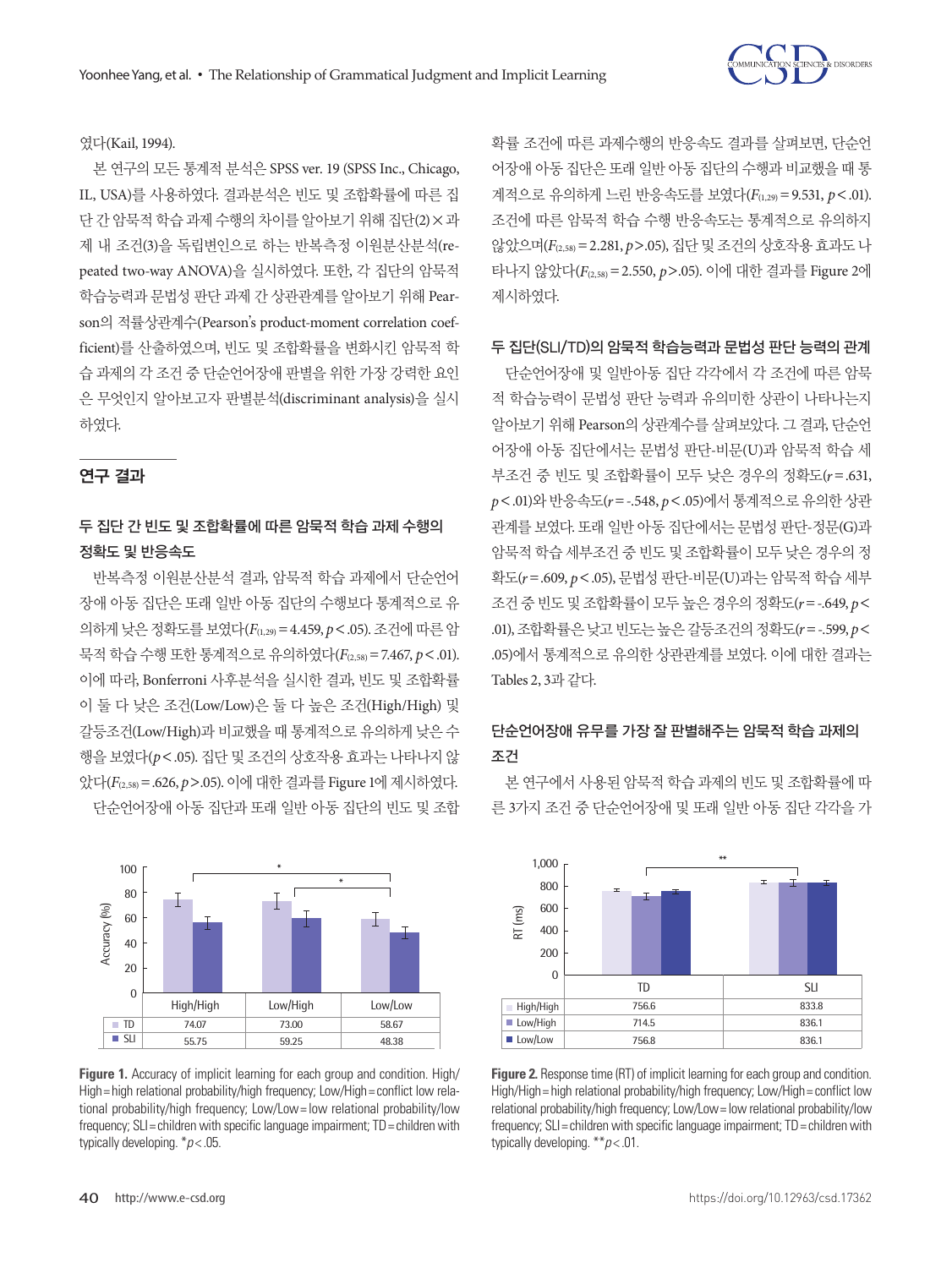**Table 2.** The correlations coefficient for tasks in children with specific language impairment

|        | G        | U          |          | HH Acc LH Acc LL Acc |          | HH RT     | LH RT |
|--------|----------|------------|----------|----------------------|----------|-----------|-------|
| U      | .161     |            |          |                      |          |           |       |
| HH Acc | .032     | .421       |          |                      |          |           |       |
| LH Acc | $-0.092$ | .422       | $.920**$ |                      |          |           |       |
| LL Acc | .382     | $.631***$  | .435     | .475                 |          |           |       |
| HH RT  | $-.070$  | $-.099$    | $-585*$  | $-638**$             | - 385    |           |       |
| LH RT  | .032     | $-.076$    | $-852**$ | $-0.826***$          | $-250$   | $.794***$ |       |
| LL RT  | .071     | $-548^*$ . | $-439$   | $-503*$              | $-688**$ | $.631**$  | .437  |

G= grammatical judgment; U= ungrammatical judgment; HH= high relational probability/high frequency; LH= conflict low relational probability/high frequency; LL= low relational probability/low frequency; Acc = accuracy; RT = response time. \**p* < .05, \*\**p* < .01.

**Table 4.** Classification table from stepwise discriminate analysis

**Table 3.** The correlations coefficient for tasks in typically developing children

|        | G       | U        |          |          | HH_Acc LH_Acc LL_Acc HH_RT |           | LH RT     |
|--------|---------|----------|----------|----------|----------------------------|-----------|-----------|
| U      | $-172$  |          |          |          |                            |           |           |
| HH Acc | .374    | $-649**$ |          |          |                            |           |           |
| LH Acc | .020    | $-599*$  | $779***$ |          |                            |           |           |
| LL Acc | $.609*$ | $-.016$  | .488     | .409     |                            |           |           |
| HH RT  | $-335$  | .323     | $-727**$ | $-494$   | $-424$                     |           |           |
| LH RT  | $-161$  | .166     | $-527*$  | $-0.396$ | $-455$                     | $.877***$ |           |
| LL RT  | $-173$  | .048     | $-0.381$ | $-248$   | $-436$                     | $.854***$ | $.968***$ |

G= grammatical judgment; U= ungrammatical judgment; HH= high relational probability/high frequency;  $LH =$  conflict low relational probability/high frequency;  $LL =$ low relational probability/low frequency; Acc = accuracy; RT = response time.  $*_{p<.05}$ ,  $*_{p<.01}$ .

|       | Independent variable            |       | Wilks's lambda (p-value) |              | (% )<br>$\cdot$ $\cdot$ $\cdot$ $\cdot$<br>Specificity | Sensitivity (%) | Total (%) | <i>n</i> -value |
|-------|---------------------------------|-------|--------------------------|--------------|--------------------------------------------------------|-----------------|-----------|-----------------|
| Model | $-$<br>$\overline{\phantom{a}}$ | 8.710 | <.01<br>، ن ،            | .263<br>$ -$ | 60.C                                                   | 75.0            | $\cup$    | ا آب ۱          |

LH = conflict low relational probability/high frequency; RT = response time.

장 잘 판별할 수 있는 요소는 무엇인지 살펴보고자 단계선택방식 의 판별분석(stepwise estimation-discriminate analysis)을 실시하 였다. 즉, 대상 아동들의 집단 특성을 가장 잘 판별할 수 있는 판별 함수를 도출하고, 독립변수의 상대적 기여도를 파악하기 위해 단 계적 판별분석방법을 선택하였다. 투입된 독립변수는 빈도 및 조합 확률이 모두 높은 조건(HH)의 정확도와 반응속도, 조합확률은 낮 지만 빈도는 높은 갈등 조건(LH)의 정확도와 반응속도, 빈도 및 조 합확률이 모두 낮은 조건(LL)의 정확도와 반응속도로 총 6가지를 입력하였다. 이에대한세부적인결과는 Table 4와같다.

그 결과, 도출된 판별함수로부터 입력된 6가지의 독립변수 중에 서 LH (conflict low relational probability/high frequency) 조건의 반응속도(RT)가 집단을 가장 정확히 예측할 수 있는 통계적으로 유의한 요인인 것으로 분석되었다. 이 판별함수에 의하면 모델 1에 서 일반아동을일반아동으로판별하는특이도(specificity)는 60.0%, 단순언어장애 아동을 단순언어장애 아동으로 판별하는 민감도 (sensitivity)는 75.0%로 원 집단 케이스 중 총 67.7%가 올바르게 분 류될 수 있는 것으로 나타났다(χ² = 8.710, *p* < .01).

#### 논의 및 결론

본 연구는 빈도 및 조합확률에 따른 집단 간 암묵적 학습 과제 수 행의 차이를 알아보고, 각 집단의 암묵적 학습능력과 문법성 판단 과제 간 상관관계를 확인하였으며, 빈도 및 조합확률에 따른 암묵 적 학습 과제의 각 조건 중 단순언어장애 판별을 위한 가장 강력한 요인은무엇인지알아보았다.

첫째, 암묵적 학습 과제에서 단순언어장애 아동 집단은 또래 일 반 아동 집단의 수행보다 통계적으로 유의하게 낮은 정확도를 보였 으며, 느린 반응속도를 보였다. 단순언어장애 아동이 본 연구실험 과제의 모든 조건에서 저조한 수행을 보이게 된 것은 목표자극 자 체에 대한 민감도 부족, 그리고 아동 스스로 암묵적으로 수립한 단 서와 목표자극 간의 연결고리가 또래 일반 아동에 비해 긴밀하지 않았던 것에 기인한다. 한편, 조건에 따른 수행으로는 빈도 및 조합 확률이 둘 다 낮은 조건(LL)은 둘 다 높은 조건(HH) 및 갈등조건 (LH)과 비교했을 때 통계적으로 유의하게 정확도가 낮았다. 이와 같은 단순언어장애 아동의 암묵적 학습의 결함은 이들의 절차적 기억 손상으로부터 기인한다고 볼 수 있으며, 이러한 결함이 부족 한 언어기술을 설명한다(Ullman, 2004). 또한, 선행연구에서 단순 언어장애 아동이 청각적 정보를 사용한 암묵적 학습에서 결함을 보인 것과 같이, 본 연구에서 사용한 것과 같은 시공간적 정보를 사 용한 암묵적 학습에서도 낮은 정확도와 느린 반응속도를 보일 수 있음을 확인할 수 있다(Evans et al., 2009; Lum et al., 2014). 본 연 구에서 사용한 과제는 시공간적인 과제로, 명백한 언어 사용을 요 구하지는 않기 때문에 또래 일반 아동에 비해 단순언어장애 아동 들의 부족한 언어 수준이 이 과제를 수행하는 데에 직접적인 영향 을 주지 않을 것을 전제하였다. 즉, 최대한 단순언어장애 아동들의 불이익을 최소화했음에도 불구하고 시공간적 자극을 사용한 단순 언어장애 아동들의 암묵적 학습 과제 수행의 어려움이 나타난 것 은 단순히 이들의 청각적인 지각 및 음운정보 처리에서의 어려움이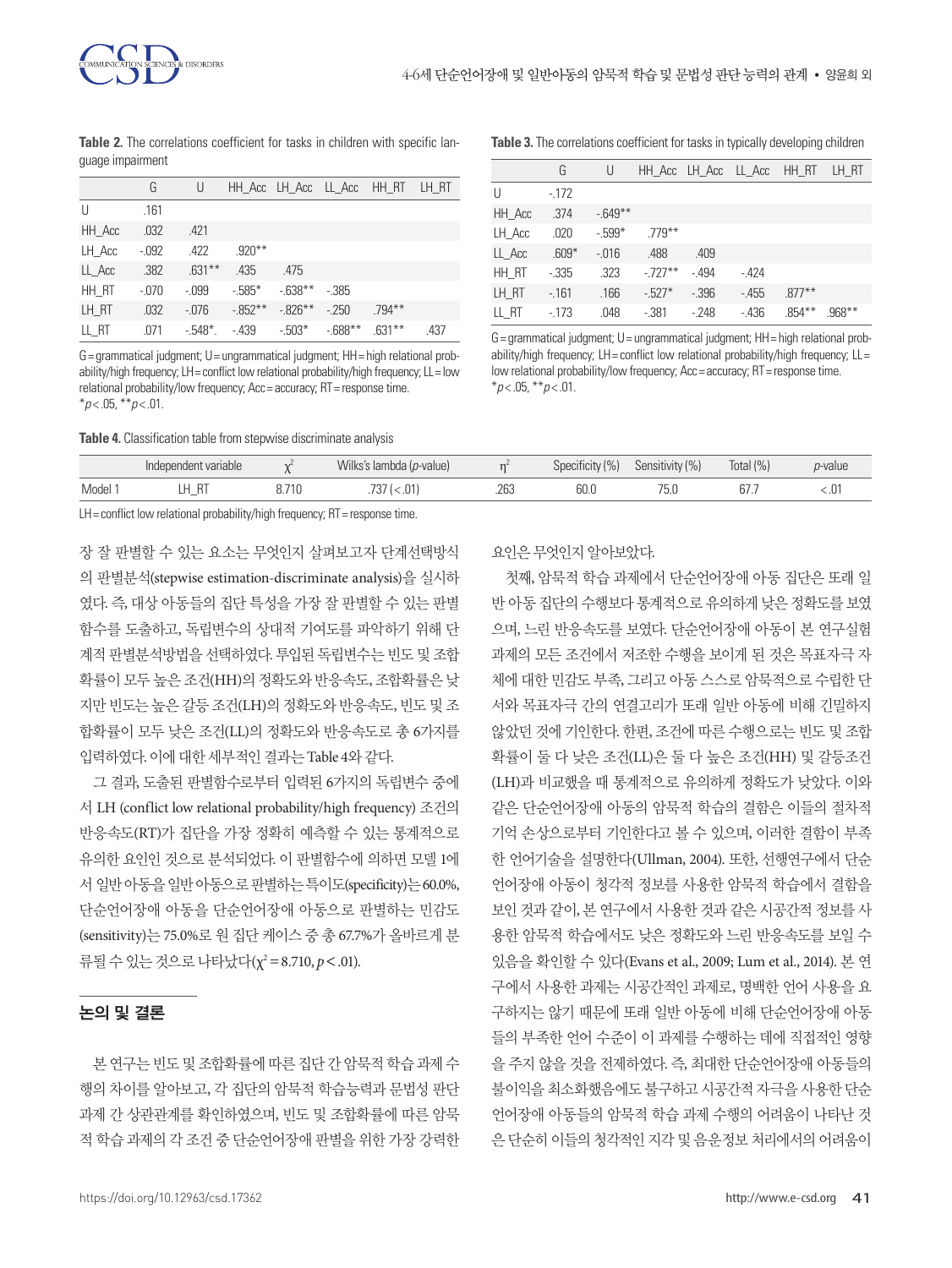

아닌 청각 및 시각 도메인을 모두 아우르는 광범위한 절차적 학습 의 제한으로 설명할 수 있을 것이다(Ullman & Pierpont, 2005). 특 히, 조합확률 뿐만 아니라 빈도가 낮은 조건에서 특히 단순언어장 애 아동들의 암묵적 학습능력은 통제집단에 비해 유의하게 부족 하게 나타났으므로, 통제집단과 유사한 빠르고 자동적인 처리가 이루어지기 위해서는 학습이 요구되는 목표자극에 대한 반복적인 트레이닝이 추가적으로 요구될 수 있다(Lum et al., 2014). 한편, 조 건 및 집단 간 상호작용이 나타나지 않은 것은 단순언어장애 아동 이 저조한 수행을 보이지만 그 패턴은 또래 일반 아동과 유사한 것 에 의한 것으로 추론된다. 즉, 본 연구에서 단순언어장애 아동들이 모든 실험과제 조건을 불문하고 전반적으로 낮은 정확도와 느린 반 응속도를 보였지만 이들의 암묵적 과제 수행에서의 어려움은 독특 한 특성을 지닌다기보다는 또래 일반 아동과 유사한 패턴을 보이며 상대적으로 시각 및 운동을 포함한 전반적인 측면에서 저장 및 처 리의 제한을 보이는 것에 의한 것임을 확인할 수 있다(Archibald & Gathercole, 2007; Miller et al., 2001; Schul et al., 2014). 따라서, 단 순언어장애 아동들의 저장 및 처리의 효율을 높이기 위해 구어 및 비구어적 자극에 관계없이 학습을 위해 더 많은 시도와 기회가 제 공되어야 하며 과제 전반에 걸친 규칙에 대한 민감도를 높여주는 것이 필요하다. 그렇게 되면 다음 자극이 어디에서 나타날 것인지 무의식적일지라도 기대하면서 학습할 수 있고, 예상한 대로 다음 자극이 제시되면 자신이 통계적으로 수립한 규칙에 더욱 의존하게 되면서보다효율적인학습을가능하게할수있다.

둘째, 또한, 단순언어장애 아동 집단에서는 문법성 판단-비문(U) 과 빈도 및 조합확률이 모두 낮은 정확도(LL\_Acc)와 반응속도(LL\_ RT)에서만 통계적으로 유의한 상관관계를 보였으며, 또래 일반 아 동 집단에서는 문법성 판단-정문(G)과 빈도 및 조합확률이 모두 낮 은 정확도(LL\_Acc), 문법성판단-비문(U)과는 빈도 및 조합확률이 모두 높은 정확도(HH\_Acc), 조합확률은 낮고 빈도는 높은 갈등조 건의 정확도(LH\_Acc)에서 통계적으로 유의한 상관관계를 보였다. 즉, 단순언어장애 아동의 문법성 판단 과제의 수행은 암묵적 학습 과제에서 조합확률과 빈도가 모두 낮았던 조건만이 높은 상관관계 를 보였는데, 이는 단순언어장애 아동들이 주된 패턴이나 규칙을 자연스럽게 습득하기보다는, 단서와 목표자극 간의 핵심적인 연결 고리를 발견하지 못하거나 목표자극의 빈도에 민감하게 반응하지 못하기 때문인 것으로 분석된다(Evans et al., 2009). 반면, 또래 일 반아동들의 문법성 판단 과제 수행은 빈도 및 조합확률을 조작한 3가지 조건 모두와 높은 관련성을 보였다. 이는 언어에서의 문법적 특성 역시 예외 없는 절대적 규칙이라기 보다는 규칙 및 불규칙이 혼재하는 특성을 지니고 있으며, 암묵적 학습에서의 다양하게 조

작된 3가지 조건이 모두 이들의 문법성 판단 과제 수행에 정적인 상 관성을 지니는 것은 상대적으로 더 나은 이들의 인지적 유연성(cognitive flexibility)에기인하는것으로도볼수있다.

셋째, LH (conflict low relational probability/high frequency) 조 건의 반응속도(RT)가 단순언어장애 및 또래 일반 아동 판별에 약 67.7% 기여할 수 있는 것으로 분석되었다. 빠른 반응속도는 학습이 이루어졌다는 증거가 될 수 있는데, 특히 단순언어장애 아동의 경 우 전통적인 연속 반응시간(SRT) 과제에서는 통제 집단 아동들과 유사한 정확도와 속도로 학습할 수 있더라도, 더 높은 난이도의 통 계적 구조와 순서를 지닌 연속 반응시간 과제 수행에서는 단순언어 장애 아동이 또래 일반아동에 비해 더 느린 반응속도를 보이거나 특정 순서를 학습했다는 결과를 얻지 못했다고 하였다(Gabriel et al., 2013; Jiménez, 2008). 이는, 과제 내에서 목표자극의 높은 빈도 는 유지되지만 단서와 목표자극 간의 조합확률은 낮은 조건의 경 우 두 가지 조건 간의 갈등을 유발하므로 빈도 및 조합확률 모두 높 을 경우에 비해 상대적으로 규칙 및 패턴을 확립하는 데에 인지적 갈등을 유도하므로 반응속도를 길게 하는 데에 공헌한다고 볼 수 있다. 또한, 갈등조건은각정보들이비일관적으로제공되는환경이 조성된다고볼수있어역시난이도는증가된다고볼수있다(Amso & Davidow, 2012). 이러한 조건이 단순언어장애 및 또래 일반 아동 집단으로 정확하게 판별하는 데에 주요한 요인으로 작용할 수 있었 던것으로보인다.

결론적으로 단순언어장애 아동은 과제 전반의 수행을 관장하는 특정 규칙에 대한 민감도가 또래 일반아동 집단 아동에 비해 상대 적으로 부족하며, 빈도 및 조합확률이 모두 낮은 조건과 문법성 판 단 수행과 유의한 상관이 나타나 빈도 및 조합확률이 모두 높은 조 건, 갈등조건, 모두 낮은 조건 등 모든 조건에서 문법성 판단 수행과 유의한 상관이 나타나 인지적 유연성을 보인 일반 아동과 차이를 보였다. 또한, 갈등조건(LH)의 반응속도(RT)가 그룹 간 판별에 통 계적으로 유의하게 기여하였으므로 규칙 및 패턴을 확립하기 위해 빈도 및 조합확률이 비일관적으로 제공되어 인지적 갈등이 유발되 는 본 과제의 갈등조건이 과제 복잡성을 높이므로 이것이 특히 각 그룹의 판별에 유의한 기여를 할 수 있었다고 볼 수 있다. 특히 본 연 구에서는 언어적으로 어려움을 보이는 단순언어장애 아동들의 본 연구의 암묵적 학습 과제 수행상의 불이익을 최소화하고자 비언어 적인 시공간 자극을 사용하였다. 그럼에도 불구하고 단순언어장애 아동들은 수행력 저하를 보였으므로 이들의 학습을 위해 구어 및 비구어 자극에 관계없이 더 많은 시도와 기회가 제공되어 규칙에 대한민감도를높여주는것이필요할수있다. 즉, 이들의저장및처 리의 효율을 높여주기 위해 자신이 암묵적으로 수립한 규칙을 기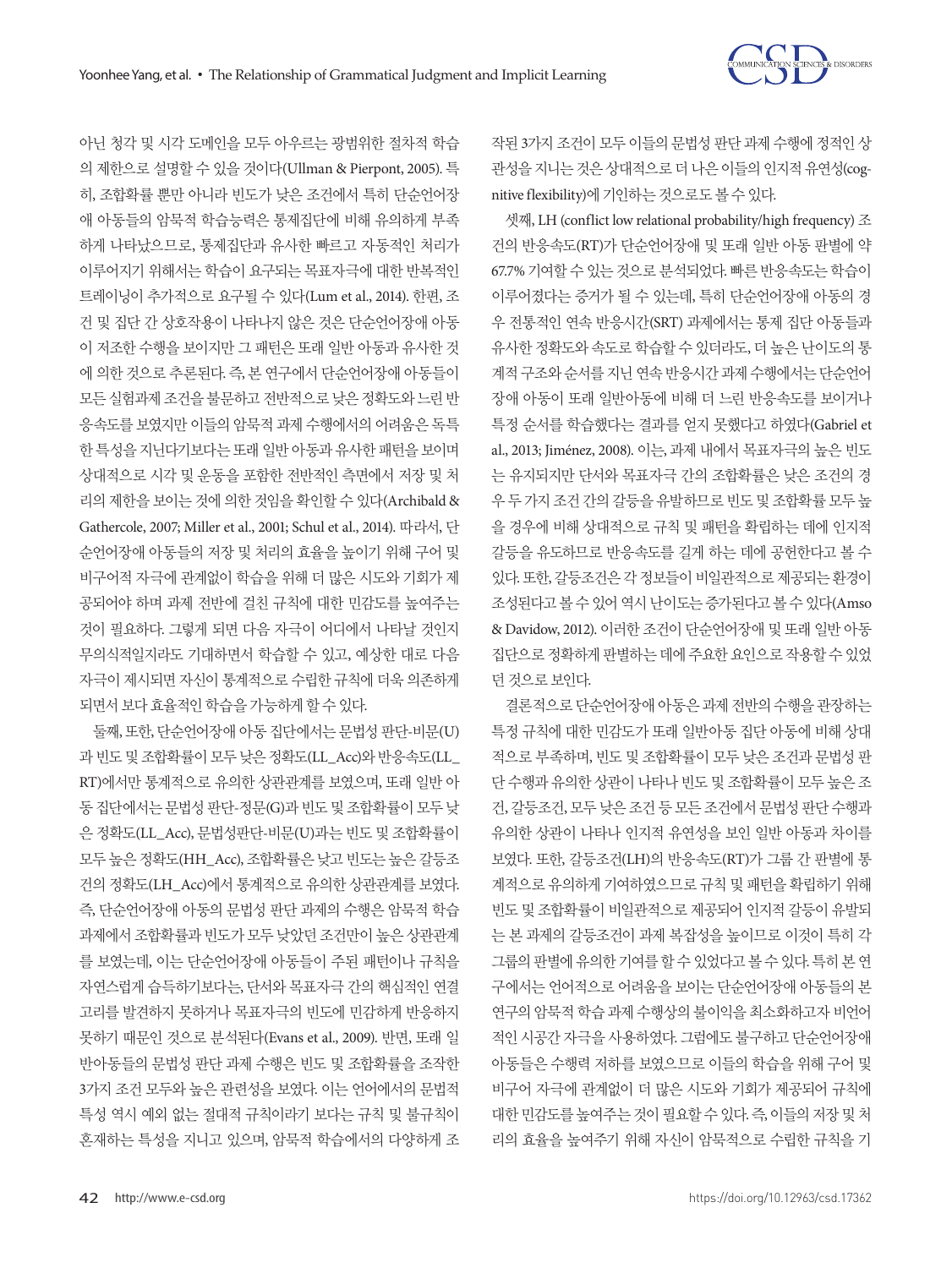

반으로 삼아 다음 자극의 학습에 적용 또는 변형할 수 있도록 돕는 것이 필요하다. 연구의 제한점으로는 본 연구의 대상이었던 단순언 어장애 아동들이 표준화 어휘검사의 수용 및 표현점수 및 부모의 보고만을 토대로 선정되었다는 점이다. 후속 연구에서는 어휘를 포 함하여 보다 전반적인 언어검사를 통해 선정된 단순언어장애 아동 들의 더 나은 규칙학습 및 문법적 장치의 인식을 위해 이들에게 유 용하게 적용될 수 있는 다양한 목표자극과 환경적 단서의 관계를 문법을 포함한 전반적 언어 영역으로의 적용 방법에 대해 보다 깊 이 있게 살펴볼 필요가 있다. 이러한 후속 연구를 통해 단순언어장 애 아동의 순서적 패턴 학습에 대해 더욱 폭넓은 시사점을 얻을 수 있을 것이다. 더불어 문법 영역뿐 아니라 음소 패턴의 인식, 어휘 습 득과 같은 영역과 암묵적 학습능력과의 관계를 심층적으로 살펴본 다면 언어 능력과 암묵적 학습능력 간 더욱 광범위한 논의가 가능 할것으로보인다.

## **REFERENCES**

- Amso, D., & Davidow, J. (2012). The development of implicit learning from infancy to adulthood: item frequencies, relations, and cognitive flexibility. *Developmental Psychobiology, 54,* 664-673.
- Archibald, L. M., & Gathercole, S. E. (2007). The complexities of complex memory span: storage and processing deficits in specific language impairment. *Journal of Memory and Language, 57,* 177-194.
- Bishop, D. V. (2002). Motor immaturity and specific speech and language impairment: evidence for a common genetic basis. *American Journal of Medical Genetics Part A, 114,* 56-63.
- Cohen, A., Ivry, R. I., & Keele, S. W. (1990). Attention and structure in sequence learning. *Journal of Experimental Psychology: Learning, Memory, and Cognition, 16,* 17-30.
- Conway, C. M., & Christiansen, M. H. (2005). Modality-constrained statistical learning of tactile, visual, and auditory sequences. *Journal of Experimental Psychology: Learning, Memory, and Cognition, 31,* 24-39.
- Conway, C. M., & Christiansen, M. H. (2009). Seeing and hearing in space and time: Effects of modality and presentation rate on implicit statistical learning. *European Journal of Cognitive Psychology, 21,* 561-580.
- Conway, C. M., Pisoni, D. B., Anaya, E. M., Karpicke, J., & Henning, S. C. (2011). Implicit sequence learning in deaf children with cochlear implants. *Developmental Science, 14,* 69-82.
- Curran, T., & Keele, S. W. (1993). Attentional and nonattentional forms of sequence learning. *Journal of Experimental Psychology: Learning, Memory,*

*and Cognition, 19,* 189-202.

- Desmottes, L., Meulemans, T., & Maillart, C. (2016). Implicit spoken words and motor sequences learning are impaired in children with specific language impairment. *Journal of the International Neuropsychological Society, 22,* 520-529.
- Evans, J. L., Saffran, J. R., & Robe-Torres, K. (2009). Statistical learning in children with specific language impairment. *Journal of Speech, Language, and Hearing Research, 52,* 321-335.
- Fitch, W. T., & Friederici, A. D. (2012). Artificial grammar learning meets formal language theory: an overview. *Philosophical Transactions of the Royal Society B, 367,* 1933-1955.
- Gabriel, A., Maillart, C., Stefaniak, N., Lejeune, C., Desmottes, L., & Meulemans, T. (2013). Procedural learning in specific language impairment: effects of sequence complexity. *Journal of the International Neuropsychological Society, 19,* 264-271.
- Gabriel, A., Stefaniak, N., Maillart, C., Schmitz, X., & Meulemans, T. (2012). Procedural visual learning in children with specific language impairment. *American Journal of Speech-Language Pathology, 21,* 329-341.
- Gomez, R. L., & Gerken, L. (1999). Artificial grammar learning by 1-year-olds leads to specific and abstract knowledge. *Cognition, 70,* 109-135.
- Hill, E. L. (2001). Non-specific nature of specific language impairment: a review of the literature with regard to concomitant motor impairments. *International Journal of Language & Communication Disorders, 36,* 149-171.
- Jeong, P. Y., & Yim, D. (2016). Relationship between implicit learning and phonological awareness in children with articulation and phonological disorders. *Communication Sciences & Disorders, 21,* 37-46.
- Jiménez, L. (2008). Taking patterns for chunks: is there any evidence of chunk learning in continuous serial reaction-time tasks? *Psychological Research, 72,* 387-396.
- Kail, R. (1994). A method for studying the generalized slowing hypothesis in children with specific language impairment. *Journal of Speech, Language, and Hearing Research, 37,* 418-421.
- Kamhi, A. G., & Koenig, L. A. (1985). Metalinguistic awareness in normal and language-disordered children. *Language, Speech, and Hearing Services in Schools, 16,* 199-210.
- Kim, Y. T., Hong, G. H., Kim, K. H., Jang, H. S., & Lee, J. Y. (2009). *Receptive & expressive vocabulary test (REVT).* Seoul: Seoul Community Rehabilitation Center.
- Klinger, L. G., Klinger, M. R., & Pohlig, R. L. (2007). Implicit learning impairments in autism spectrum disorders. In J. M. Perez (Ed.), *New Developments*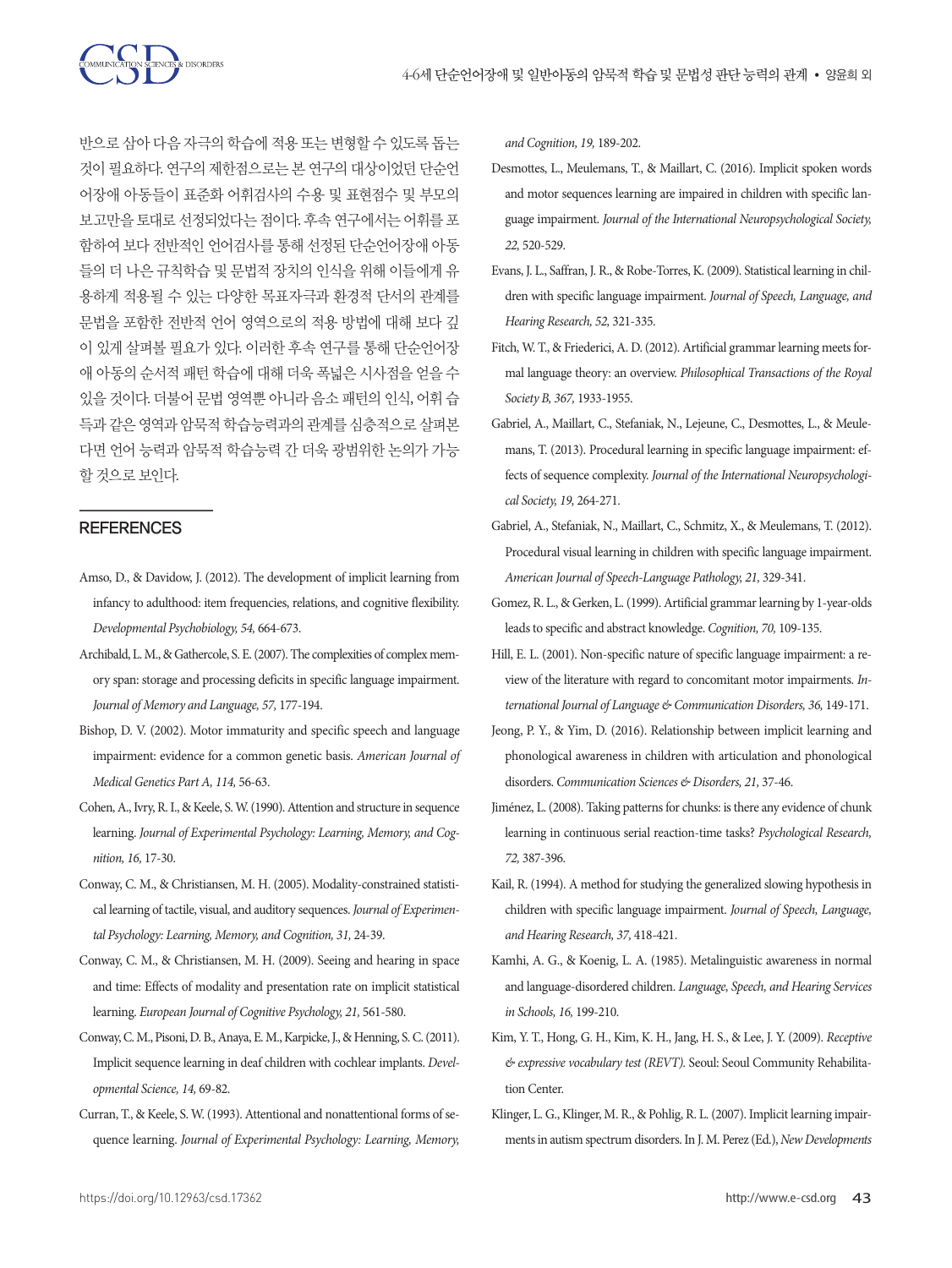

*in Autism: The Future is Today* (pp. 76-103). London: Jessica Kingsley Publishers.

- Lukács, A., & Kemény, F. (2014). Domain-general sequence learning deficit in specific language impairment. *Neuropsychology, 28,* 472-483.
- Lum, J. A., & Bleses, D. (2012). Declarative and procedural memory in Danish speaking children with specific language impairment. *Journal of Communication Disorders, 45,* 46-58.
- Lum, J. A., & Conti-Ramsden, G. (2013). Long-term memory: a review and meta-analysis of studies of declarative and procedural memory in specific language impairment. *Topics in Language Disorders, 33,* 282-297.
- Lum, J. A., Conti-Ramsden, G., Morgan, A. T., & Ullman, M. T. (2014). Procedural learning deficits in specific language impairment (SLI): a meta-analysis of serial reaction time task performance. *Cortex, 51,* 1-10.
- Lum, J. A., Conti-Ramsden, G., Page, D., & Ullman, M. T. (2012). Working, declarative and procedural memory in specific language impairment. *Cortex, 48,* 1138-1154.
- Maye, J., Werker, J. F., & Gerken, L. (2002). Infant sensitivity to distributional information can affect phonetic discrimination. *Cognition, 82,* B101-B111.
- Miller, C. A., Kail, R., Leonard, L. B., & Tomblin, J. B. (2001). Speed of processing in children with specific language impairment. *Journal of Speech, Language, and Hearing Research, 44,* 416-433.
- Moon, S. B., & Byun, C. J. (2003). *Korean Kaufman assessment battery for children (K-ABC).* Seoul: Hakjisa.
- Nissen, M. J., & Bullemer, P. (1987). Attentional requirements of learning: evidence from performance measures. *Cognitive Psychology, 19,* 1-32.
- Park, Y. J., & Kim, Y. T. (2015). Explicit and implicit learning ability of children with reading disabilities seen through the task of artificial grammar learning. *Communication Sciences & Disorders, 20,* 518-535.
- Perruchet, P., & Pacton, S. (2006). Implicit learning and statistical learning: one phenomenon, two approaches. *Trends in Cognitive Sciences, 10,* 233- 238.
- Saffran, J. R. (2003). Statistical language learning mechanisms and constraints. *Current Directions in Psychological Science, 12,* 110-114.
- Saffran, J. R., & Wilson, D. P. (2003). From syllables to syntax: multilevel statistical learning by 12‐month‐old infants. *Infancy, 4,* 273-284.
- Saffran, J. R., Aslin, R. N., & Newport, E. L. (1996). Statistical learning by 8-monthold infants. *Science, 274,* 1926-1928.
- Saffran, J. R., Newport, E. L., Aslin, R. N., Tunick, R. A., & Barrueco, S. (1997). Incidental language learning: listening (and learning) out of the corner of your ear. *Psychological Science, 8,* 101-105.
- Schul, R., Stiles, J., Wulfeck, B., & Townsend, J. (2004). How 'generalized' is the 'slowed processing' in SLI? The case of visuospatial attentional orienting. *Neuropsychologia, 42,* 661-671.
- Tomblin, J. B., Mainela-Arnold, E., & Zhang, X. (2007). Procedural learning in adolescents with and without specific language impairment. *Language Learning and Development, 3,* 269-293.
- Ullman, M. T. (2004). Contributions of memory circuits to language: the declarative/procedural model. *Cognition, 92,* 231-270.
- Ullman, M. T., & Pierpont, E. I. (2005). Specific language impairment is not specific to language: the procedural deficit hypothesis. *Cortex, 41,* 399-433.
- Vicari, S., Marotta, L., Menghini, D., Molinari, M., & Petrosini, L. (2003). Implicit learning deficit in children with developmental dyslexia. *Neuropsychologia, 41,* 108-114.
- Yim, D., & Rudoy, J. (2013). Implicit statistical learning and language skills in bilingual children. *Journal of Speech, Language, and Hearing Research, 56,*  310-322.
- Yim, D., & Windsor, J. (2010). The roles of nonlinguistic statistical learning and memory in language skill. *Korean Journal of Communication Disorders, 15,* 381-396.
- Yim, D., Yang, Y., Jo, Y., Lee, J., & Seong, J. (2015). Grammatical meta-linguistic awareness and executive functioning skills in preschool-age children with and without specific language impairment. *Journal of Speech & Hearing Disorders, 24,* 345-359.
- Zelaznik, H. N., & Goffman, L. (2010). Generalized motor abilities and timing behavior in children with specific language impairment. *Journal of Speech, Language, and Hearing Research, 53,* 383-393.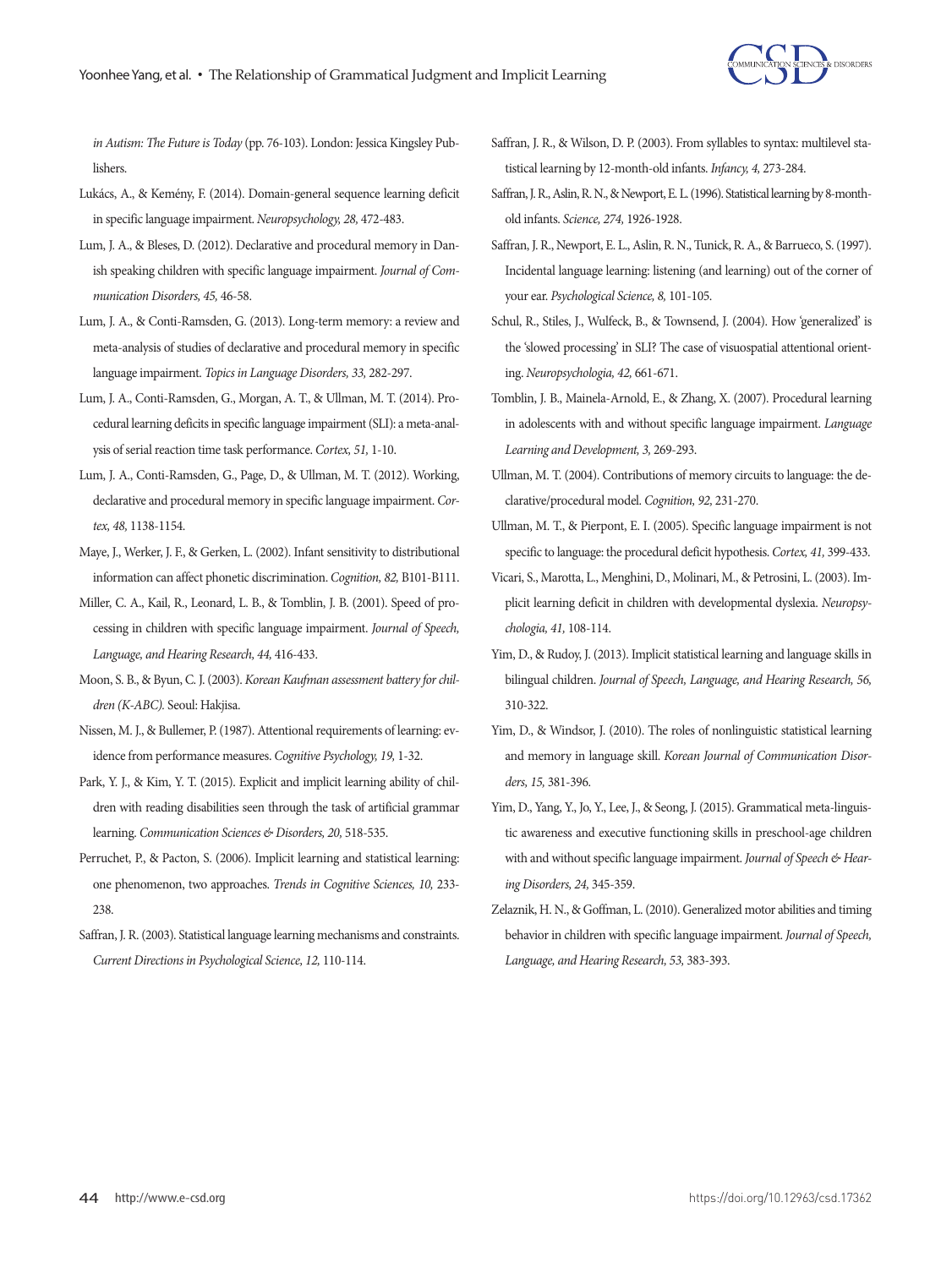

## **Appendix 1.** Experimental task conditions

| No.            | Condition                                                                      | Cue          | Relational probability          | Target frequency                   |
|----------------|--------------------------------------------------------------------------------|--------------|---------------------------------|------------------------------------|
| 1              | High relational probability/high<br>frequency item (Cue1/Tar-<br>get1)         | Turtle (50%) | Yellow dolphin (75%, 39 trials) | Yellow dolphin<br>(50%, 52 trials) |
| $\overline{2}$ | Conflict low relational proba-<br>bility/high frequency item<br>(Cue2/Target1) | Crab (50%)   | Yellow dolphin (25%, 13 trials) | Yellow dolphin<br>(50%, 52 trials) |
| 3              | Low relational probability/<br>low frequency item<br>(Cue1/Target2)            | Turtle (50%) | Blue dolphin (25%, 13 trials)   | Blue dolphin<br>(12.5%, 13 trials) |